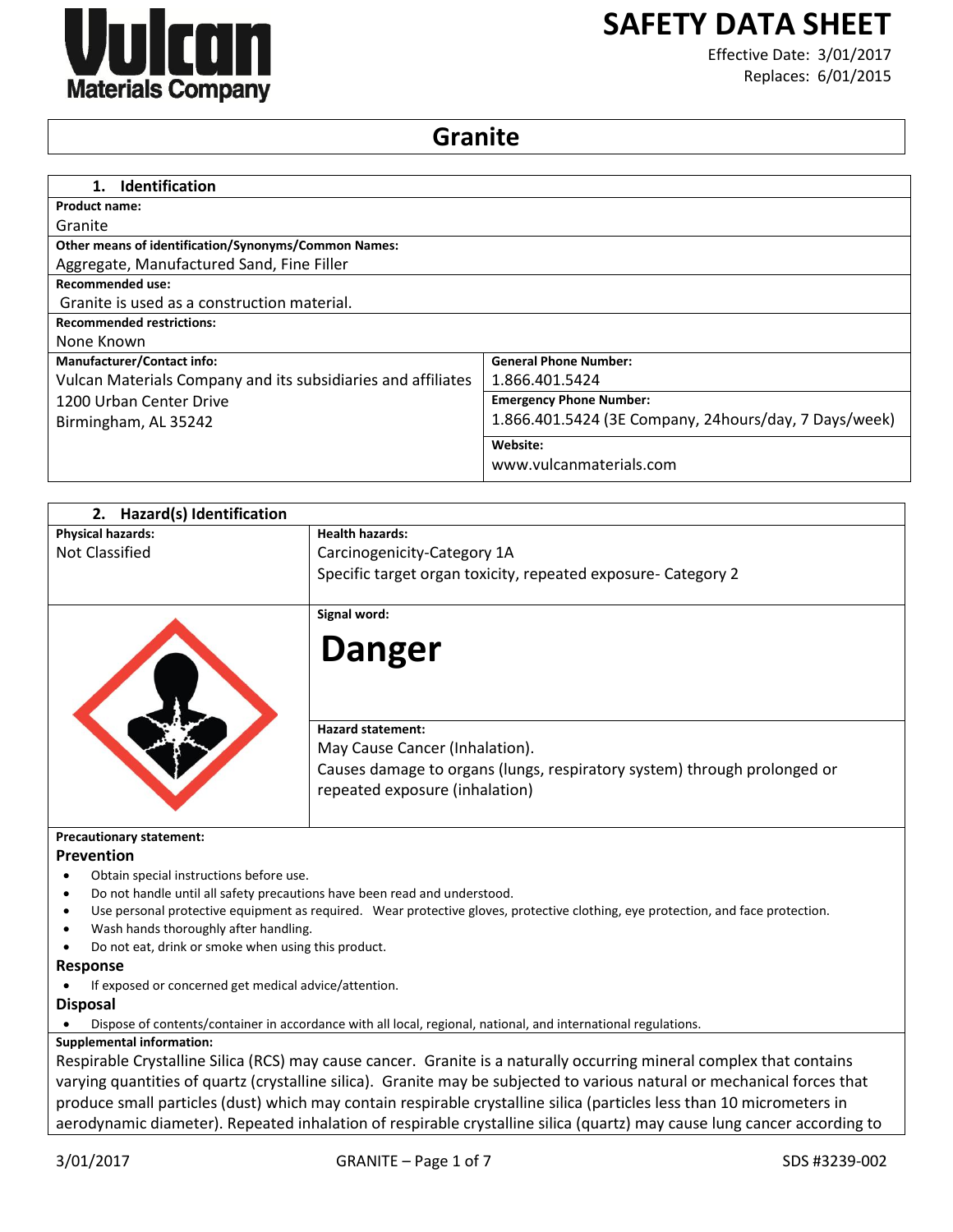IARC, NTP; ACGIH states that it is a suspected cause of cancer. Other forms of RCS (e.g., tridymite and cristobalite) may also be present or formed under certain industrial processes.

| <b>Composition/information on ingredients</b> |                   |     |
|-----------------------------------------------|-------------------|-----|
| <b>Chemical name</b>                          | <b>CAS number</b> | %   |
| Granite                                       | None              | 100 |
| Quartz (crystalline silica)                   | 14808-60-7        |     |

## **4. First-aid measures**

**Inhalation:** 

Remove to fresh air. Dust in throat and nasal passages should clear spontaneously. Contact a physician if irritation persists or if breathing is difficult.

**Eyes:** 

Immediately flush eye(s) with plenty of clean water for at least 15 minutes, while holding the eyelid(s) open.

Occasionally lift the eyelid(s) to ensure thorough rinsing. Beyond flushing, do not attempt to remove material from eye(s). Contact a physician if irritation persists or later develops.

**Skin:** 

Wash affected areas thoroughly with mild soap and fresh water. Contact a physician if irritation persists.

**Ingestion:** 

If person is conscious do not induce vomiting. Give large quantity of water and get medical attention. Never attempt to make an unconscious person drink.

**Most important symptoms/effects, acute and delayed:**

Dust may irritate the eyes, skin, and respiratory tract. Breathing respirable crystalline silica-containing dust for prolonged periods in the workplace can cause lung damage and a lung disease called silicosis. Symptoms of silicosis may include (but are not limited to) shortness of breath, difficulty breathing with or without exertion; coughing; diminished work capacity; diminished chest expansion; reduction of lung volume; right heart enlargement and/or failure.

**Indication of immediate medical attention and special treatment needed:**

Not all individuals with silicosis will exhibit symptoms of the disease. However, silicosis can be progressive and symptoms can appear even years after exposures have ceased. Persons with silicosis have an increased risk of pulmonary tuberculosis infection.

## **For emergencies contact 3E Company at 1.866.401.5424 (24 hours/day, 7 days/week).**

#### **5. Fire-fighting measures**

**Suitable extinguishing media:**

This product is not flammable. Use fire-extinguishing media appropriate for surrounding materials.

**Unsuitable extinguishing media:**

None known.

**Specific hazards arising from the chemical:**

Contact with powerful oxidizing agents may cause fire and/or explosions (see section 10 of SDS).

**Special protective equipment and precautions for firefighters:**

Use protective equipment appropriate for surrounding materials.

**Fire-fighting equipment/instructions:**

No unusual fire or explosion hazards noted. Not a combustible dust.

**Specific methods:**

The presence of this material in a fire does not hinder the use of any standard extinguishing medium. Use extinguishing medium for surrounding fire.

## **6. Accidental release measures**

**Personal precautions, protective equipment and emergency procedures:**

Persons involved in cleanup processes should first observe precautions (as appropriate) identified in Section 8 of this SDS. **For emergencies, contact 3E Company at 1-866-401-5424 (24 hours/day, 7 days/week)**.

**Environmental precautions:**

Prevent from entering into sewers or drainage systems where it can harden and clog flow.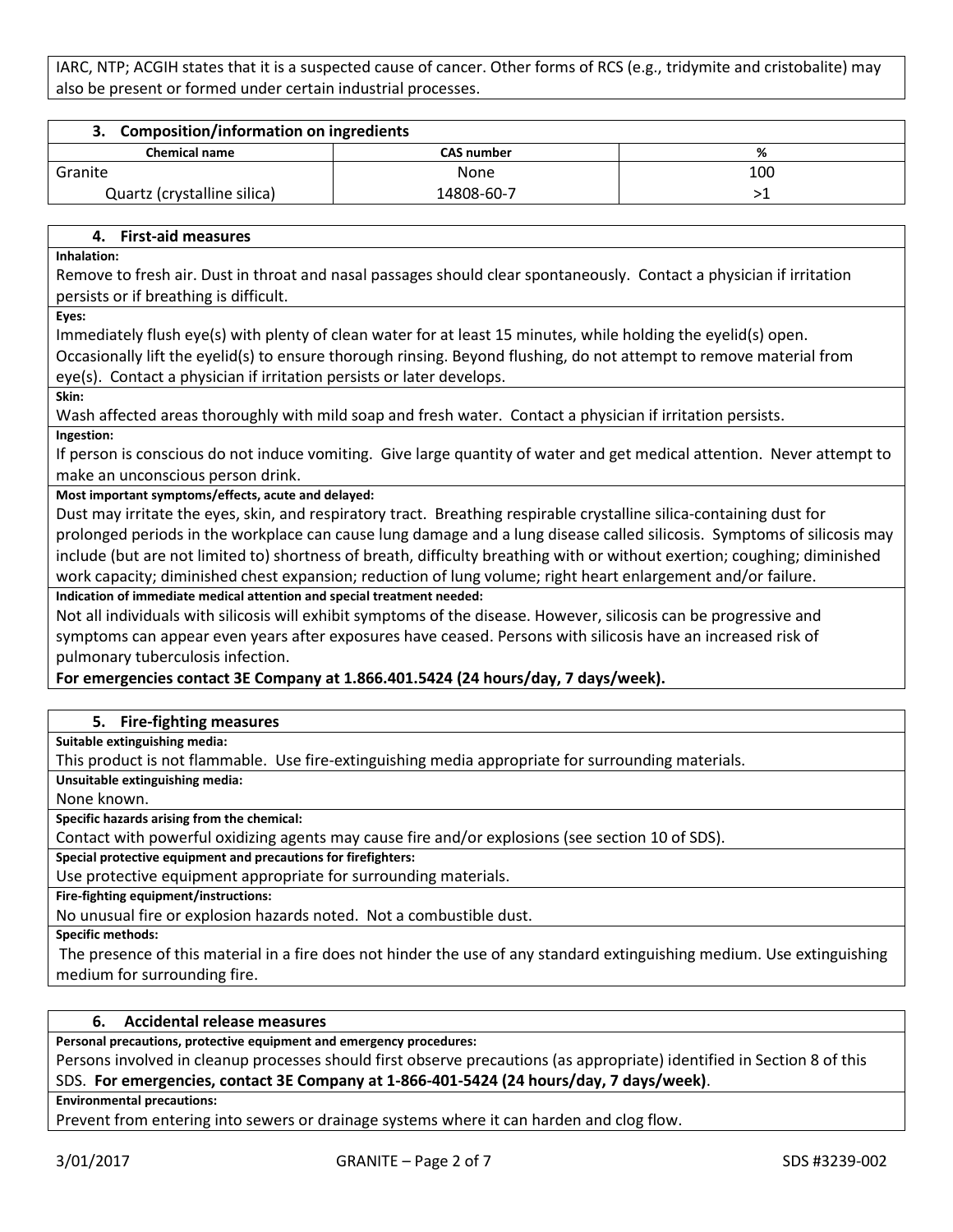#### **Methods and materials for containment and cleaning up:**

Spilled material, where dust is generated, may overexpose cleanup personnel to respirable crystalline silica-containing dust. Do not dry sweep or use compressed air for clean-up. Wetting of spilled material and/or use of respiratory protective equipment may be necessary.

## **7. Handling and storage**

#### **Precautions for safe handling:**

Respirable crystalline silica-containing dust may be generated during processing, handling, and storage. Use personal protection and controls identified in Section 8 of this SDS as appropriate.

**Conditions for safe storage, including any incompatibilities:**

Do not store near food, beverages, or smoking materials.

#### **8. Exposure controls/personal protection**

#### **Legend:**

NE = Not Established; PEL = Permissible Exposure Limit; TLV = Threshold Limit Value; REL = Recommended Exposure Limit; OSHA = Occupational Safety and Health Administration; MSHA = Mine Safety and Health Administration; NIOSH = National Institute for Occupational Safety and Health; ACGIH = American Conference of Governmental Industrial Hygienists

|                                                                                   | <b>OSHA/MSHA</b>                                                                                                                                | <b>ACGIH</b>                              | <b>NIOSH</b>              |
|-----------------------------------------------------------------------------------|-------------------------------------------------------------------------------------------------------------------------------------------------|-------------------------------------------|---------------------------|
| Component                                                                         | <b>PEL</b>                                                                                                                                      | <b>TLV</b>                                | <b>REL</b>                |
| Particulates not otherwise classified                                             | 15 mg/m <sup>3</sup> (total dust)                                                                                                               | 10 mg/m <sup>3</sup> (inhalable fraction) | <b>NE</b>                 |
|                                                                                   | 5 mg/m <sup>3</sup> (respirable fraction)                                                                                                       | $3 \text{ mg/m}^3$ (respirable fraction)  |                           |
| Respirable dust containing silica                                                 | 10 mg/m <sup>3</sup> ÷ (% silica + 2)                                                                                                           | Use Respirable Silica TLV                 | Use Respirable Silica REL |
| Total dust containing silica                                                      | MSHA: 30 mg/m <sup>3</sup> $\div$ (% silica + 3)                                                                                                | <b>NE</b>                                 | <b>NE</b>                 |
| Respirable Crystalline Silica (quartz)                                            | OSHA: $0.05 \text{ mg/m}^3$ (PEL)<br>OSHA: 0.025 mg/m <sup>3</sup> (Action Level)<br>MSHA: Use Respirable Dust<br>containing Silica PEL (above) | 0.025 mg/m <sup>3</sup>                   | 0.05 mg/m <sup>3</sup>    |
| Respirable Tridymite and Cristobalite<br>(other forms of crystalline silica)<br>. | OSHA: Use respirable crystalline<br>silica PEL<br>MSHA: 1/2 of respirable dust<br>containing silica PEL                                         | 0.025 mg/m <sup>3</sup>                   | 0.05 mg/m <sup>3</sup>    |

#### **Exposure Guidelines:**

Total dust containing silica, respirable silica-containing dust and respirable crystalline silica (quartz) levels should be monitored regularly to determine worker exposure levels. Exposure levels in excess of allowable exposure limits should be reduced by all feasible engineering controls, including (but not limited to) wet suppression, ventilation, process enclosure, and enclosed employee workstations.

#### **Engineering Controls:**

Activities that generate dust require the use of general ventilation, local exhaust and/or wet suppression methods to maintain exposures below allowable exposure limits.

**Eye Protection:**

Safety glasses with side shields should be worn as minimum protection. Dust goggles should be worn when excessively (visible) dusty conditions are present or are anticipated.

## **Skin Protection (Protective Gloves/Clothing):**

Use gloves to provide hand protection from abrasion. In dusty conditions, use long sleeve shirts. Wash work clothes after each use.

#### **Respiratory Protection:**

All respirators must be NIOSH-approved for the exposure levels present. (See NIOSH Respirator Selection Guide). The need for respiratory protection should be evaluated by a qualified safety and health professional. Activities that generate dust require the use of an appropriate dust respirator where dust levels exceed or are likely to exceed allowable exposure limits. For respirable silica-containing dust levels that exceed or are likely to exceed an 8-hour time-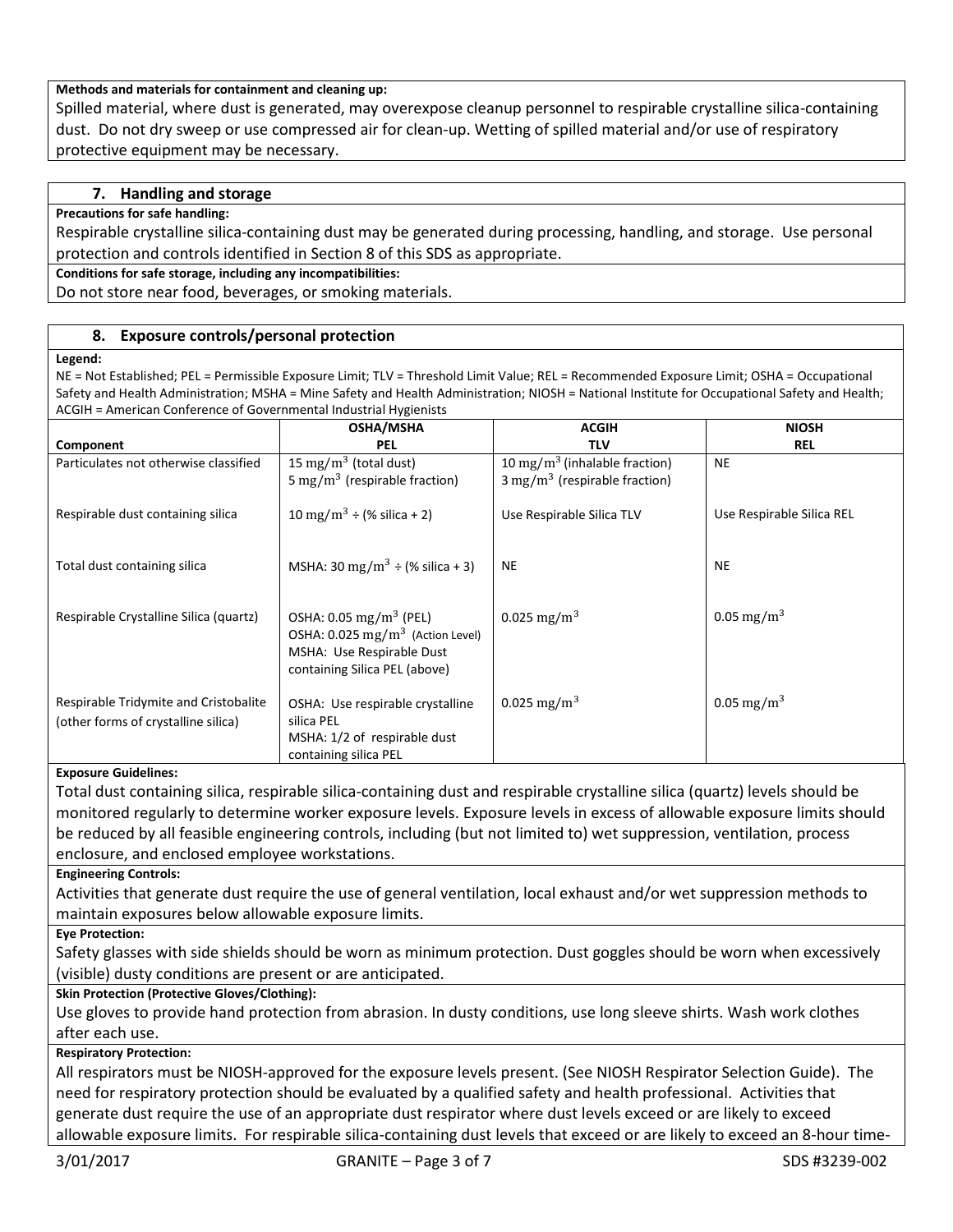weighted average (TWA) of 0.25  $\rm mg/m^3$ , a high efficiency particulate filter respirator must be worn at a minimum; however, if respirable silica-containing dust levels exceed or are likely to exceed an 8-hour TWA of 1.25 mg/m<sup>3</sup> an airpurifying, full-face respirator or equivalent is required. Respirator use must comply with applicable MSHA (42 CFR 84) or OSHA (29 CFR 1910.134) standards, which include provisions for a user training program, respirator inspection, repair and cleaning, respirator fit testing, medical surveillance and other requirements.

## **9. Physical and chemical properties**

**Appearance:**

| Angular particles, light salt-and-pepper colored, ranging in size from pebbled to boulders. |                                          |                                               |  |
|---------------------------------------------------------------------------------------------|------------------------------------------|-----------------------------------------------|--|
| Odor:                                                                                       | PH:                                      | <b>Decomposition temperature:</b>             |  |
| No odor.                                                                                    | Not applicable                           | Not applicable                                |  |
| Melting point/freezing point:                                                               | Initial boiling point and boiling range: | Flash point:                                  |  |
| Not applicable                                                                              | Not applicable                           | Non-combustible                               |  |
| <b>Evaporation rate:</b>                                                                    | Flammability:                            | Upper/lower flammability or explosive limits: |  |
| Not applicable                                                                              | Not applicable                           | Not applicable                                |  |
| Vapor pressure:                                                                             | <b>Relative density:</b>                 | Solubility:                                   |  |
| Not applicable                                                                              | Not applicable                           | 0                                             |  |
| Partition coefficient: n-octanol/water.                                                     | <b>Autoignition temperature:</b>         | Specific Gravity (H2O = 1):                   |  |
| Not applicable                                                                              | Not applicable                           | $2.6 - 2.81$                                  |  |

## **10. Stability and reactivity**

**Reactivity:**

Not reactive under normal use.

**Chemical stability:**

Stable under normal temperatures and pressures.

**Possibility of hazardous reactions:** 

None under normal use.

**Conditions to avoid (e.g., static discharge, shock or vibration):**

Contact with incompatible materials should be avoided (see below). See Sections 5 and 7 for additional information.

#### **Incompatible materials:**

Silica ignites on contact with fluorine and is incompatible with acids, aluminum, ammonium salts and magnesium. Silica reacts violently with powerful oxidizing agents such as fluorine, boron trifluoride, chlorine trifluoride, manganese trifluoride, and oxygen difluoride yielding possible fire and/or explosions. Silica dissolves readily in hydrofluoric acid producing a corrosive gas – silicon tetrafluoride.

#### **Hazardous decomposition products:**

Respirable crystalline silica-containing dust may be generated. When heated, quartz is slowly transformed into tridymite (above 860°C/1580°F) and cristobalite (above 1470°C/2678°F). Both tridymite and cristobalite are other forms of crystalline silica.

#### **11. Toxicological information**

**Primary Routes of Exposure:**

Inhalation and contact with the eyes and skin.

**Symptoms related to the physical, chemical, toxicological characteristics**

**Inhalation:**

Dusts may irritate the nose, throat and respiratory tract by mechanical abrasion. Coughing sneezing and shortness of breath may occur.

Symptoms of silicosis may include (but are not limited to) shortness of breath, difficulty breathing with or without exertion; coughing; diminished work capacity; diminished chest expansion; reduction of lung volume; right heart enlargement and/or failure. Persons with silicosis have an increased risk of pulmonary tuberculosis infection.

**Eye Contact:**

Dust particles can scratch the eye causing tearing, redness, a stinging or burning feeling, or swelling of the eyes with blurred vision.

**Skin Contact:**

Dust particles can scratch and irritate the skin with redness, an itching or burning feeling, swelling of the skin, and/or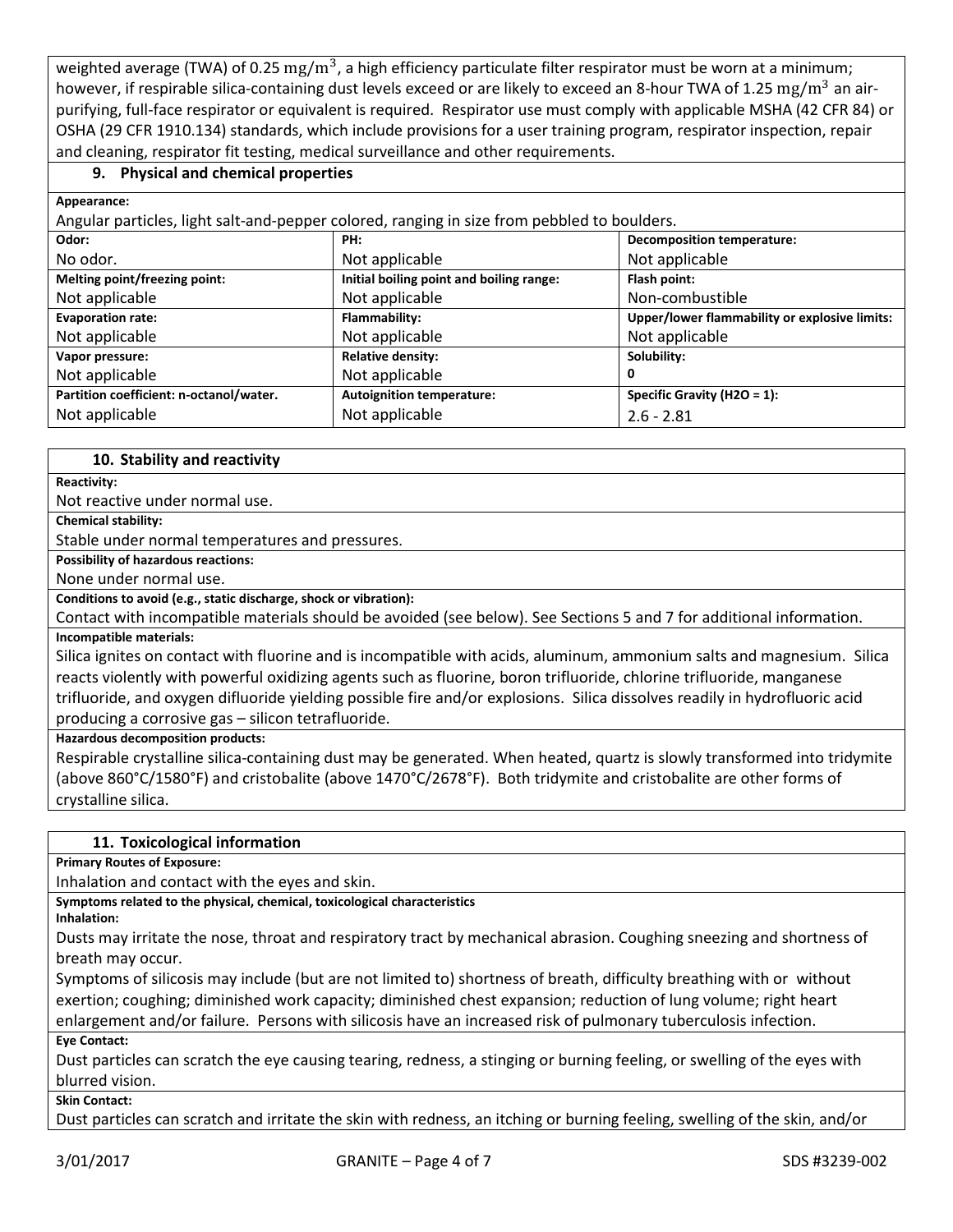rash.

## **Ingestion:**

Expected to be practically non-toxic. Ingestion of large amounts may cause gastrointestinal irritation including nausea, vomiting, diarrhea, and blockage.

## **Medical Conditions Aggravated by Exposure:**

Irritated or broken skin increases chance of contact dermatitis. Pre-existing medical conditions that may be aggravated by exposure include disorders of the eye, skin and lung (including asthma and other breathing disorders). Smoking tobacco will impair the ability of the lungs to clear themselves of dust.

**Delayed and immediate effects and also chronic effects from short- and long-term exposure:**

Prolonged overexposure to respirable dusts in excess of allowable exposure limits can cause inflammation of the lungs leading to possible fibrotic changes, a medical condition known as pneumoconiosis.

Prolonged and repeated overexposure to high levels of respirable crystalline silica-containing dust may cause a chronic form of silicosis, an incurable lung disease that may result in permanent lung damage or death. Chronic silicosis generally occurs after 10 years or more of overexposure; a more accelerated type of silicosis may occur between 5 and 10 years of higher levels of prolonged and repeated overexposure. In early stages of silicosis, not all individuals will exhibit symptoms (signs) of the disease. However, silicosis can be progressive, and symptoms can appear at any time, even years after exposure has ceased.

Repeated overexposures to very high levels of respirable crystalline silica for periods as short as six months may cause acute silicosis. Acute silicosis is a rapidly progressive, incurable lung disease that is typically fatal. Symptoms include (but are not limited to): shortness of breath, cough, fever, weight loss, and chest pain.

Respirable dust containing newly broken crystalline silica particles has been shown to be more hazardous to animals in laboratory tests than respirable dust containing older crystalline silica particles of similar size. Respirable crystalline silica particles which had aged for sixty days or more showed less lung injury in animals than equal exposures to respirable dust containing newly broken particles of respirable crystalline silica.

There are reports in the literature suggesting that excessive respirable crystalline silica exposure may be associated with autoimmune disorders and other adverse health effects involving the kidney. In particular, the incidence of scleroderma (thickening of the skin caused by swelling and thickening of fibrous tissue) appears to be higher in silicotic individuals. To date, the evidence does not conclusively determine a causal relationship between silica exposure and these adverse health effects.

## **Carcinogenicity:**

Epidemiology studies on the association between respirable crystalline silica exposure and lung cancer have had both positive and negative results. There is some speculation that the source, type, and level of exposure of respirable crystalline silica may play a role. Studies of persons with silicosis indicate an increased risk of developing lung cancer, a risk that increases with the level and duration of exposure. It is not clear whether lung cancer develops in non-silicotic patients. Several studies of silicotics do not account for lung cancer confounders, especially smoking, which have been shown to increase the risk of developing lung disorders, including emphysema and lung cancer.

In October 1996, an IARC Working Group designated respirable crystalline silica as carcinogenic (Group 1). In 2012, an IARC Working Group re-affirmed that inhalation of crystalline silica was a known human carcinogen. The NTP's Report on Carcinogens, 9th edition, lists respirable crystalline silica as a "known human carcinogen." In the year 2000, the American Conference of Governmental Industrial Hygienists (ACGIH) listed respirable crystalline silica (quartz) as a suspected human carcinogen (A-2). These classifications are based on sufficient evidence of carcinogenicity in certain experimental animals and on selected epidemiological studies of workers exposed to respirable crystalline silica. **Additional information on toxicological-effects:**

**Acute toxicity:** Not classified

**Skin corrosion/irritation:** Not classified

**Serious eye damage/eye irritation:** Not classified

**Respiratory sensitization:** Not classified.

**Skin sensitization:** Not classified.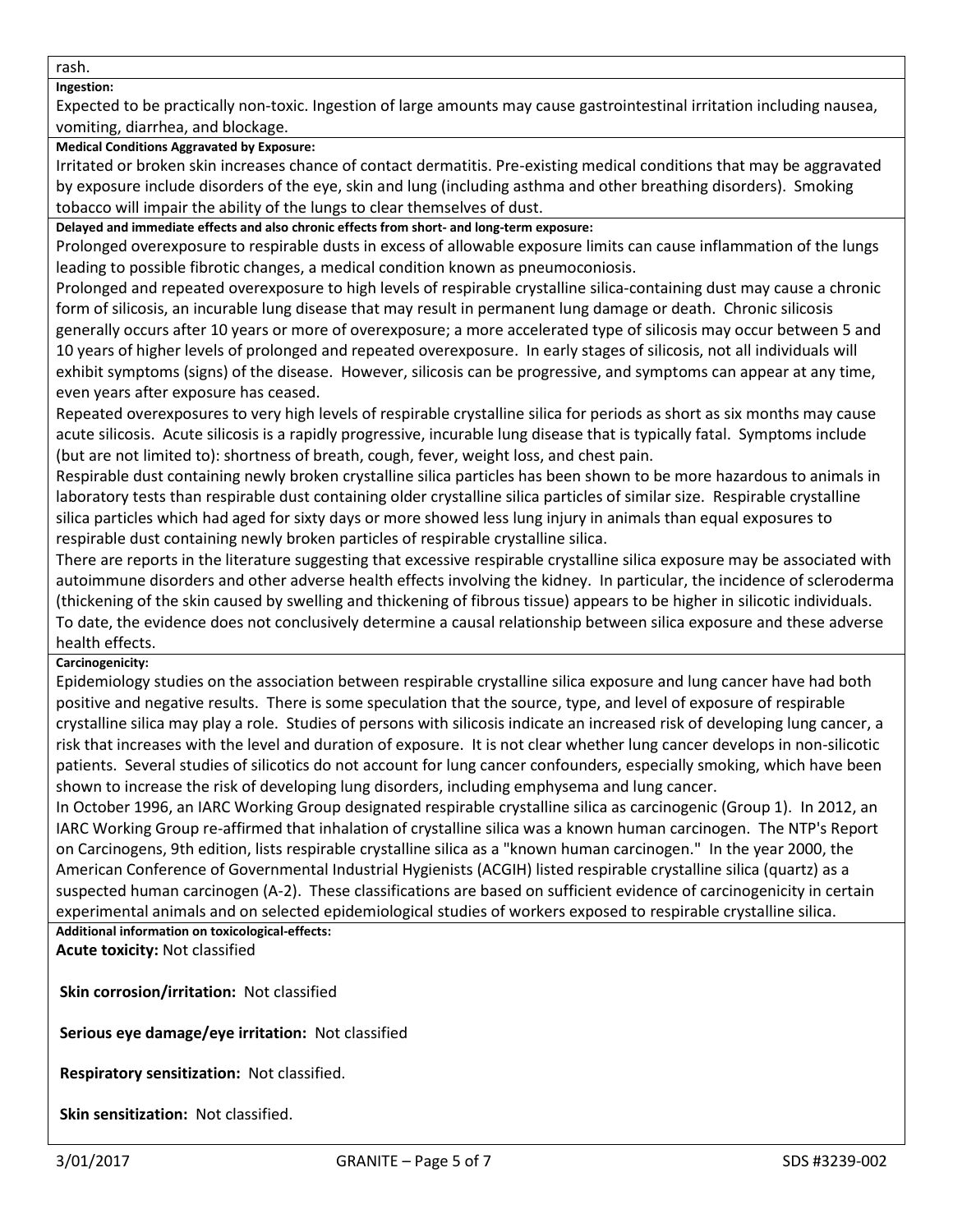**Germ cell Mutagenicity:** Not classified

**Carcinogenicity:** May cause cancer (Inhalation).

**Reproductive toxicity:** Not classified

**Specific target organ toxicity - single exposure:** Not classified

**Specific target organ- toxicity – repeated exposure:** Causes damage to organs (lungs, respiratory system) through prolonged or repeated exposure (inhalation)

**Aspiration toxicity:** Not classified (not applicable- solid material)

| 12. Ecological information                              |
|---------------------------------------------------------|
| Ecotoxicity (aquatic and terrestrial, where available): |
| Not determined                                          |
| Persistence and degradability:                          |
| Not determined                                          |
| Bioaccumulative potential.                              |
| Not determined                                          |
| Mobility in soil.                                       |
| Not determined                                          |
| Other adverse effects.                                  |
| Not determined                                          |

#### **13. Disposal considerations**

**Safe handling and disposal of waste:**

Place contaminated materials in appropriate containers and dispose of in a manner consistent with applicable federal, state, and local regulations. Prevent from entering drainage, sewer systems, and unintended bodies of water. It is the responsibility of the user to determine, at the time of disposal, whether product meets criteria for hazardous waste. Product uses, transformations, mixture and processes, may render the resulting material hazardous.

| 14. Transport information       |
|---------------------------------|
| <b>UN Number:</b>               |
| Not regulated.                  |
| <b>UN Proper shipping name:</b> |
| Not regulated.                  |
| <b>Transport Hazard class:</b>  |
| Not applicable.                 |
| Packing group, if applicable:   |
| Not applicable.                 |
| Marine pollutant (Yes/No):      |
| Not applicable.                 |

## **15. Regulatory information**

**Toxic Substances Control Act (TSCA):**

The components in this product are listed on the TSCA Inventory or are exempt.

**Comprehensive Environmental Response, Compensation and Liability Act (CERCLA):**

Releases of this material to air, land, or water are not reportable to the National Response Center under the

Comprehensive Environmental Response, Compensation, and Liability Act (CERCLA) or to state and local emergency planning committees under the Superfund Amendments and Reauthorization Act.

**Superfund Amendments and Reauthorization Act of 1986 (SARA), Title III:**

Section 302 extremely hazardous substances: None

Section 311/312 hazard categories: Delayed Health